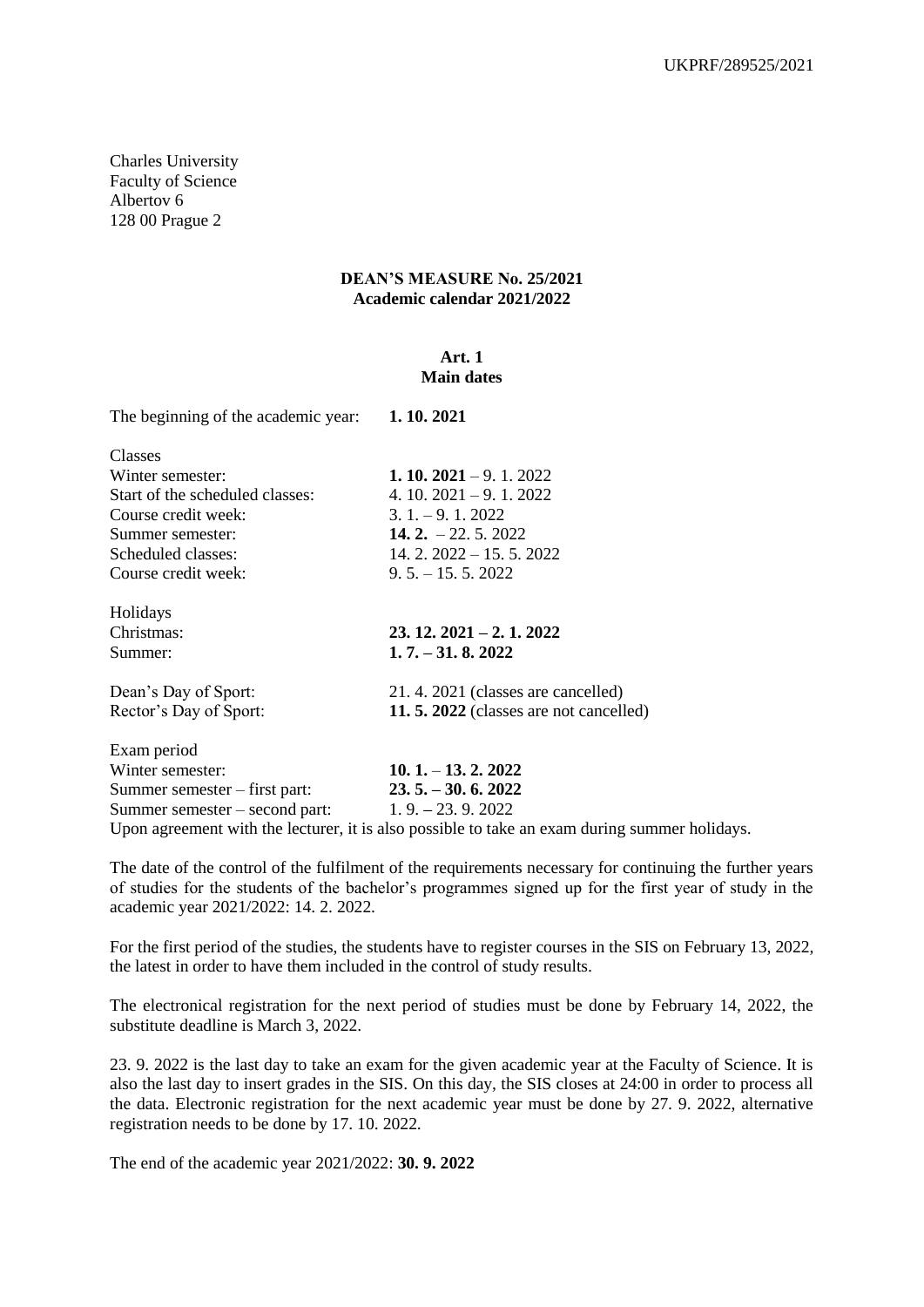## **Art. 2 Bachelor and master study programmes – The state final examinations**

Registration for a topic of a bachelor/master thesis in the SIS (according to the study plans of each study programme):

| 1. The offer is published:                          | by 15.11.2021 |
|-----------------------------------------------------|---------------|
| 2. Registration for a thesis topic in the SIS:      | by 6.12.2021  |
| 3. Acceptation by the thesis supervisor:            | by 17.1.2022  |
| 4. Approval by the guarantor of the study programme |               |
| and dispatch to Department of Student Affairs:      | by 31.1.2022  |

Students of the double major study specialized in education and teaching will inform the student registry by e-mail about the field of their thesis by 17. 1. 2022.

Students of joint study programmes (major – minor) can send a request to the Dean to submit a thesis in the field of the minor programme by 17. 1. 2022. The request is sent via the Department of Study Affairs.

**The deadline for bachelor/master thesis submission** in electronic and hard copy, **deadline for fulfilment of the conditions** stipulated for the state final examinations and the two-week period of the **state final exams**, will be set by the guarantors of the study programmes and announced to the student registry:

For winter exam period: by 6. 10. 2021 For spring exam period: by 4. 2. 2022 For autumn exam period: by 19. 5. 2022

The student registry will publish the dates on the faculty website: For the winter exam period: by 16. 10. 2021 For the spring exam period: by 15. 2. 2022 For the autumn exam period: by 31. 5. 2022

The chair of the board of examiners will decide on exact dates of exams for each student one week before the exam the latest.

**Registration for the state final examinations (as well as deregistration)** is done only via the SIS.

For the winter exam period: 1. 11. – 15. 12. 2021 For the spring exam period: 1. 3. – 15. 4. 2022 For the autumn exam period: 1. 6. – 31. 7. 2022

## **State final examinations:**

Winter exam period: 17. 1. – 18. 2. 2022 Spring exam period for bachelor study programmes: 23. 5. –14. 6. 2022 Spring exam period for master study programmes:  $16.5 - 7.6$ . 2022 Autumn exam period: 1. 9. – 19. 9. 2022 The chair of the board of examiners will deliver all the documents to the student registry within three working days after the state final examination; in the autumn term by 20. 9. 2022 at the latest.

#### **Art. 3**

# **Doctoral studies – Individual study plan, annual evaluation, the state doctoral examinations and dissertation defenses**

#### **Generating individual study plans:**

The supervisor registers the dissertation's topic in the SIS, the student creates the individual plan which is then approved by the supervisor: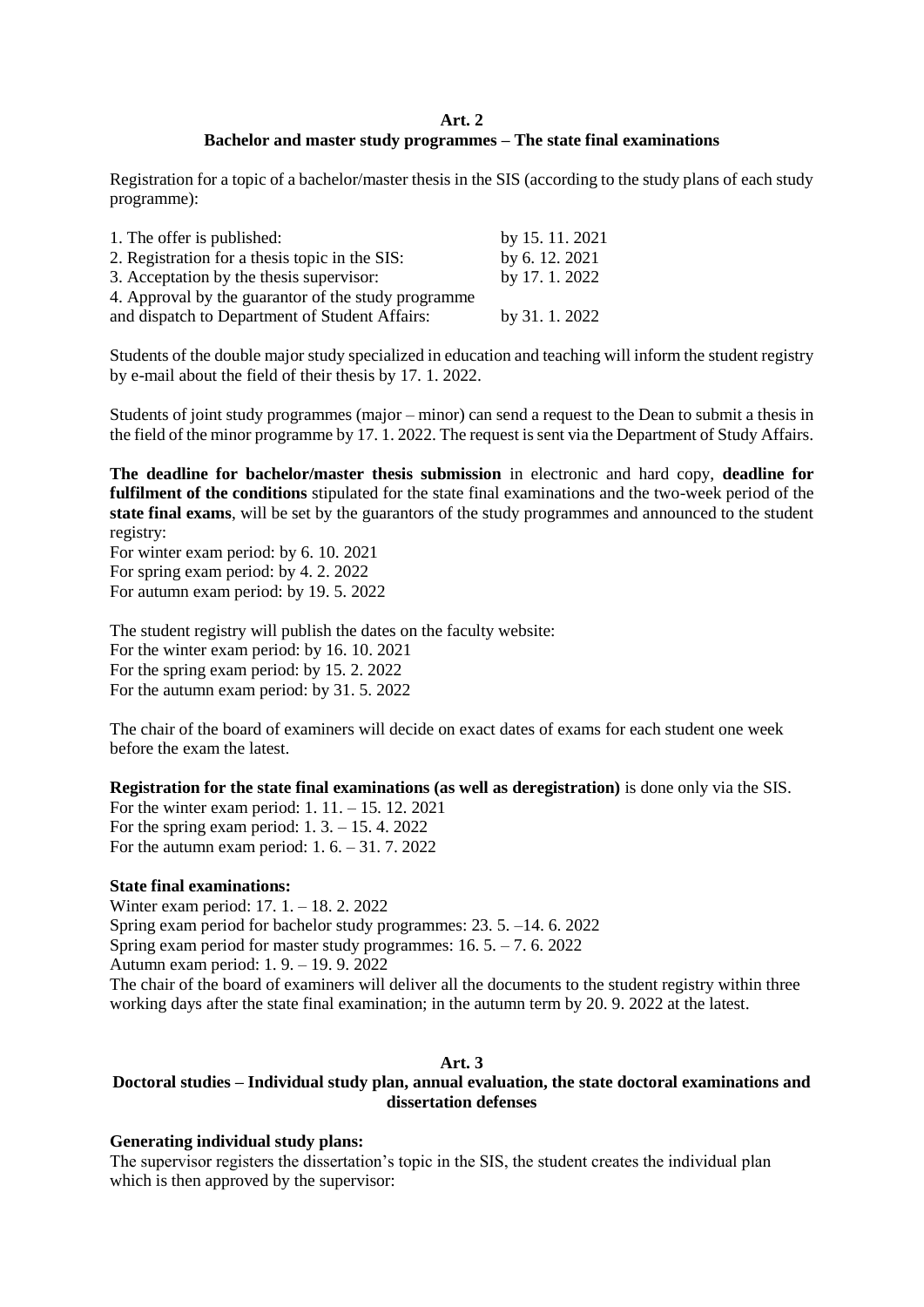Autumn deadline: by 19. 10. 2021 Spring deadline: by 21. 3. 2022 Approval of the individual study plan by the subject-area board: Autumn deadline: by 30. 11. 2021 Spring deadline: by 30. 4. 2022

## **Annual evaluation of the individual study plans (ISP):**

The initiation of the annual evaluation of the ISP: from 1. 8. 2022 Passing the evaluation to the supervisor: by 19. 9. 2022 Passing the evaluation from the supervisor to the subject-area board: by 30. 9. 2022 Final approval by the subject-area board: by 21.10. 2022

# **The state doctoral examinations and dissertation defenses**

The state doctoral examination and dissertation defense must be realized no later than 3 months since the doctoral examination/defense registration (or since fulfilling the requirements by the ISP student). The chair of the board of examiners will hand over the protocols to the Department of Study Affairs in no later than three working days after the state doctoral examination/dissertation takes place.

### **Art. 4 Study information system – students' deadlines**

#### **Winter semester:**

Electronic registration of courses: from 16.8.2021 Priority registration of compulsory courses: by 23. 8. 2021 End of registration for courses: 6. 9. 2021 For students starting the first year of their bachelor programme: 16. 9. 2021 For students starting the first year of their master's programme: 20. 9. 2021 Additional changes to course registrations: from 24. 9. 2021 Conclusion of registration for courses: 10. 10. 2021 For students starting the first year of their doctoral studies: by 18. 10. 2021 Control of preliminary course registrations and refusal of overlapping courses (done by the Department of Student Affairs): 7. 10. 2021 Refusal of overlapping courses and final registration of courses (done by the Department of Student Affairs): 11. 10. 2021

The registration for courses in summer semester is done only in the period designed for the summer semester. Courses registered in winter semester (and approved by the Department of Student Affairs) cannot be deleted later on.

#### **Summer semester:**

Electronic registration of courses: from 16. 12. 2021 Priority registration of compulsory courses: by 23. 12. 2021 End of registration for courses: 12. 1. 2022 Additional changes to course registrations: from **7. 2. 2022**  Conclusion of registration for courses: 25. 2. 2022 Control of preliminary course registrations and refusal of overlapping courses (done by the Department of Student Affairs): 22. 2. 2022 Refusal of overlapping courses and final registration of courses (done by the Department of Student Affairs): 28. 2. 2022